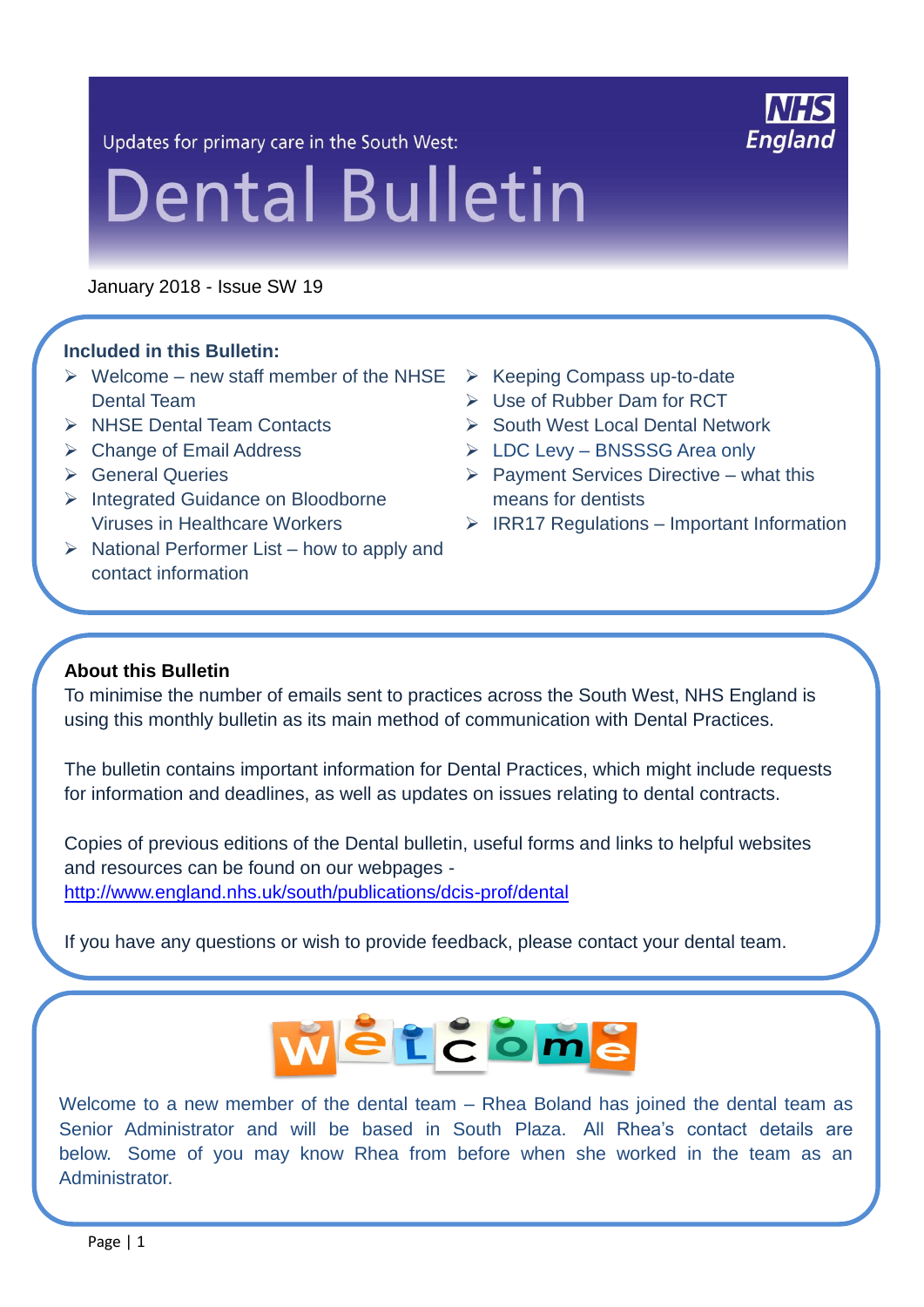| <b>NHS England Dental Team Contacts</b><br><b>First Point of Contact: - england.swdental@nhs.net</b> |                                                                           |   |                                                                 |
|------------------------------------------------------------------------------------------------------|---------------------------------------------------------------------------|---|-----------------------------------------------------------------|
|                                                                                                      | DCIOS - Peninsula House, Kingsmill Rd,                                    |   | <b>BNSSSG - 4th Floor, South Plaza, Marlborough St, Bristol</b> |
|                                                                                                      | <b>Tamar View Industrial Estate, Saltash,</b><br><b>Cornwall PL12 6LE</b> |   | <b>BS1 3NX</b>                                                  |
|                                                                                                      |                                                                           | ➤ | Rachel Coke - Assistant Contract Manager                        |
|                                                                                                      | $\triangleright$ Andrew Harris – Contract Manager                         |   | 0113 825 3581 or 0750 003 2229                                  |
|                                                                                                      | 0113 824 8808 or 0790 909 9209                                            | ➤ | Debbie Freeman – Primary Care Support                           |
|                                                                                                      | <b>Lynn Combes - Primary Care Support</b>                                 |   | 0113 825 3591 or 07825 421 800                                  |
|                                                                                                      | 0113 824 8970 or 0746 768 9372                                            |   | <b>Maxine Quantrill - Primary Care Support</b>                  |
|                                                                                                      | $\triangleright$ Sarah McFarlane – Primary Care Support                   |   | 0782 445 1261                                                   |
|                                                                                                      | 0113 824 8799 or 0790 022 0697                                            |   | Rhea Boland-Senior Administrator - 0113 8255122                 |
|                                                                                                      |                                                                           |   |                                                                 |

# **Are you changing your email address?**

Email is the preferred method of communication used by the dental team to send providers both confidential and business critical information. Examples of the types of information sent are: - Year End reconciliation letters, dental bulletins, Occupational Health provider letter. If you have recently changed email address, please contact us with the updated details (please note that we are only able to hold one email address for this purpose).

Please email **england.swdental@nhs.net** quoting your contract number.

## **General Queries**



Many of the queries that we receive from providers could easily be resolved by accessing the NHS Business Services Authority Knowledge Base. The link to this is [https://contactcentreservices.nhsbsa.nhs.uk/selfnhsukokb/AskUs\\_Dental/template](https://contactcentreservices.nhsbsa.nhs.uk/selfnhsukokb/AskUs_Dental/template-group.do)[group.do.](https://contactcentreservices.nhsbsa.nhs.uk/selfnhsukokb/AskUs_Dental/template-group.do) Please use this in the first instance before you contact one of the team.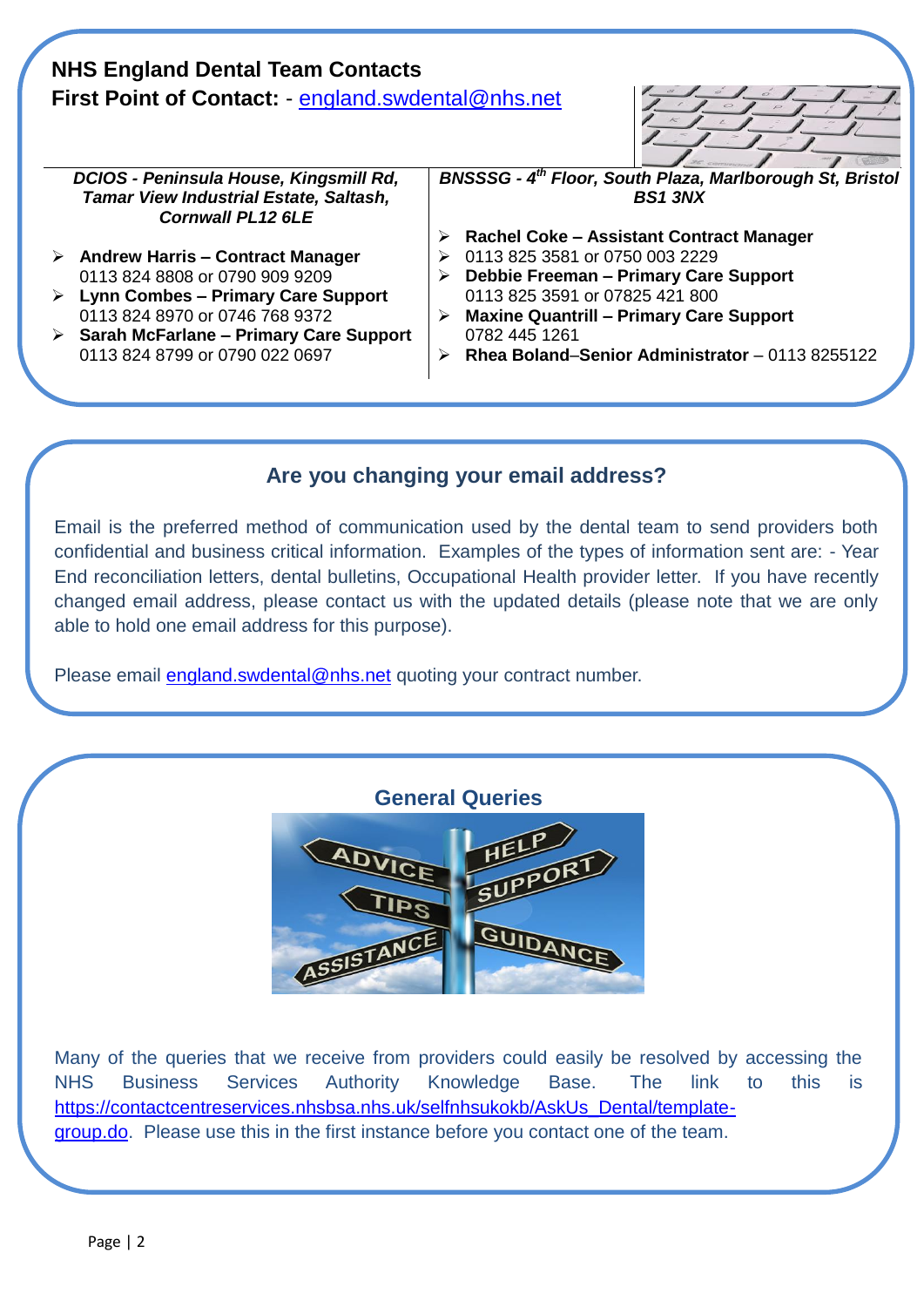#### **Integrated Guidance on Bloodborne Viruses in Healthcare Workers**

PHE published this guidance in October 2017 and it can be found at: [https://www.gov.uk/government/collections/bloodborne-viruses-bbvs-in-healthcare-workers.](https://www.gov.uk/government/collections/bloodborne-viruses-bbvs-in-healthcare-workers)

## **National Performer List – how to apply and contact information**

In order to work as a dentist in NHS primary care services it is necessary to be included on the National Performers List (NPL). Once on the NPL a performer is required to notify NHS England of any change requiring amendment to the information recorded in a performer list as set out in Regulation 19 (1) in the National Health Service (Performers Lists) (England) Regulations 2013.

Information on how to apply to the NPL and how to keep NHS England informed of changes is contained at <https://www.performer.england.nhs.uk./> Please be aware however that the processes around this are due to change in April 2018 and information about the changes will be circulated in due course.

If you need to check the status of a performer this check can be done by anyone at [https://www.performer.england.nhs.uk/Search.](https://www.performer.england.nhs.uk/Search)

If you have any other queries relating to the PL please direct them to [england.southwestperformerslist@nhs.net.](mailto:england.southwestperformerslist@nhs.net)

## **Keeping Compass up-to-date**

As a provider it is your responsibility to notify us of any changes that affect your contract. Examples of such changes are the practice's contact details, practice manager changes, Compass user information, performer changes, Net Pensionable Earnings (NPE) changes. In respect of NPE, it is particularly important to ensure that this is kept up to date as this has an impact for performers if they wish to claim statutory benefits such as maternity pay. It can also have an impact on claims for Death in Service benefit. Please notify us of any performer changes through the generic email account using the Compass Authorisation Form and the CAF form. Compass Help guides can be found by clicking the following link: - [https://www.nhsbsa.nhs.uk/compass/compass-help-and](https://www.nhsbsa.nhs.uk/compass/compass-help-and-guidance)[guidance](https://www.nhsbsa.nhs.uk/compass/compass-help-and-guidance)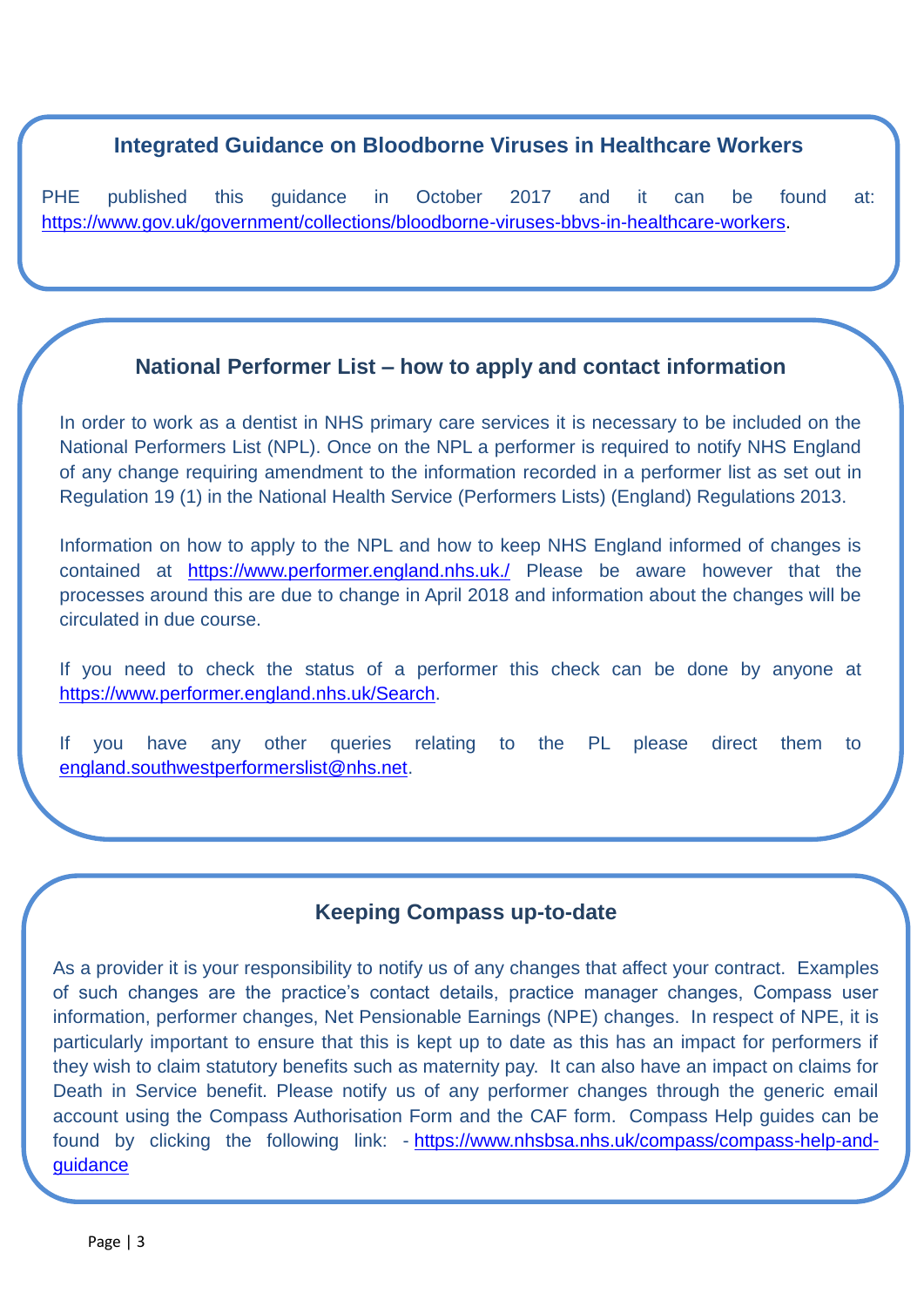## **Use of Rubber Dam for RCT**

There have been several incidents involving the ingestion/inhalation of endodontic instruments in this area over the past year. In each of these instances root cause analysis has revealed a lack of safety devices, in particular rubber dam, used to reduce the risk of this serious event from occurring. All practitioners are reminded that there is an expectation that all stages of root canal treatment must normally be carried out under rubber dam. In the RARE instances where this is not possible other devices such as parachute chain or dental floss attached to files/reamers must be deployed to prevent files/reamers from accidently entering the oropharynx. These will not, however, prevent the accidental ingestion of irrigants. Where patients refuse to accept the use of rubber dam then practitioners may need to discuss with the patient the advisability of opting for RCT as a treatment modality on the grounds of safety and efficacy.



All of the above should be recorded in the patient's clinical records.

## **South West Local Dental Network**

A copy of the last LDN newsletter has been sent with this bulletin. Further LDN information can be found on the LDN pages of the NHSE website: [https://www.england.nhs.uk/south/info](https://www.england.nhs.uk/south/info-professional/dental/dcis/south-west-ldn)[professional/dental/dcis/south-west-ldn](https://www.england.nhs.uk/south/info-professional/dental/dcis/south-west-ldn)

## **LDC Levy – BNSSSG Area only**

You may have noticed on your most recent schedule that there is a deduction for Statutory Levy. Some contractors have queried this. This statutory levy is the LDC levy, which should normally be collected over a 12 month period. Unfortunately Avon LDC who collect the levy on behalf of both Avon and Somerset did not confirm the total value to be collected until very late on in the contract year. This means that the payments had to be collected over a much shorter period than normal. If you have any concerns or comments about this, please direct these to your local LDC chair.